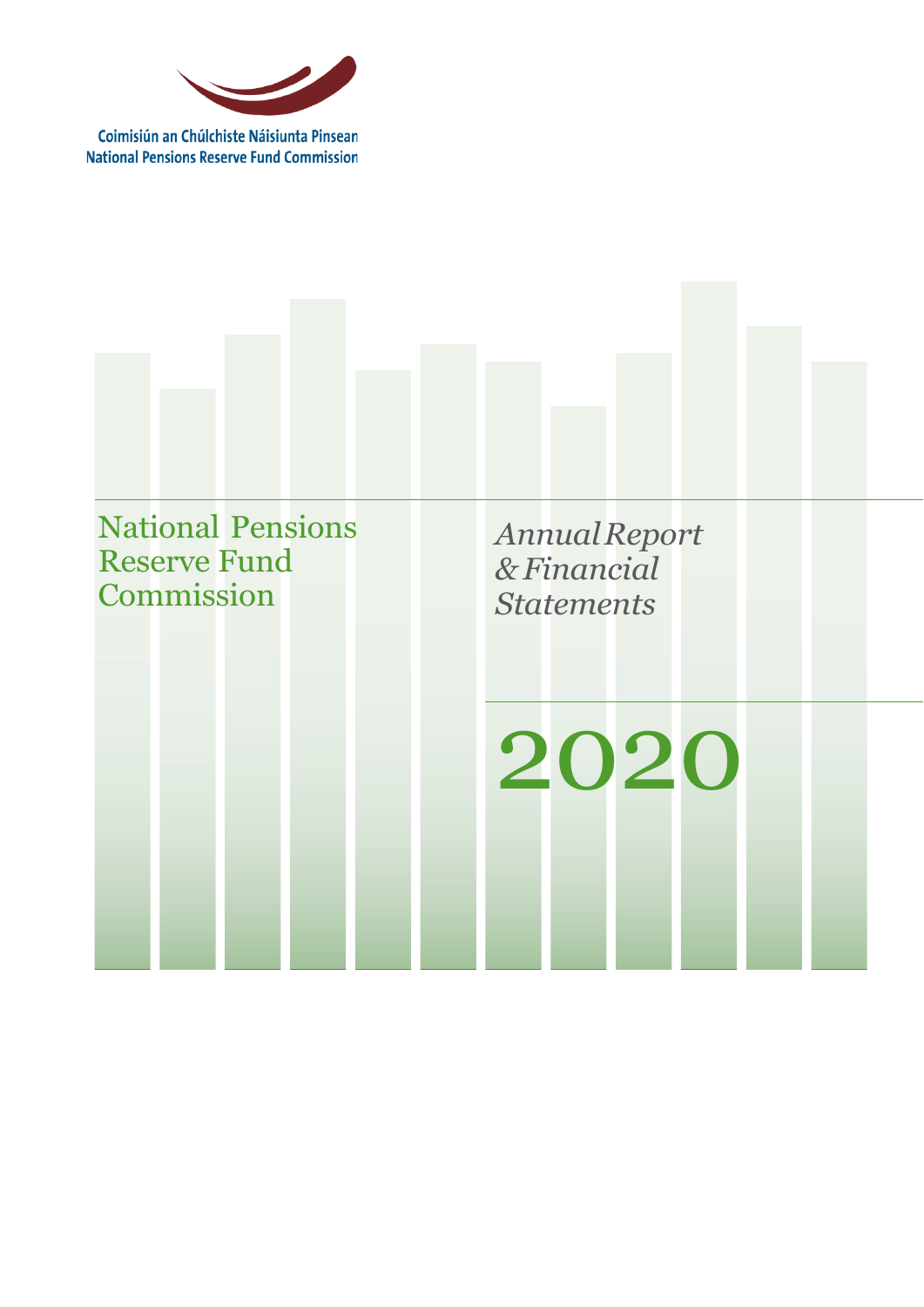# **CONTENTS**

| <b>Commission Report</b>    |  |
|-----------------------------|--|
| <b>Financial Statements</b> |  |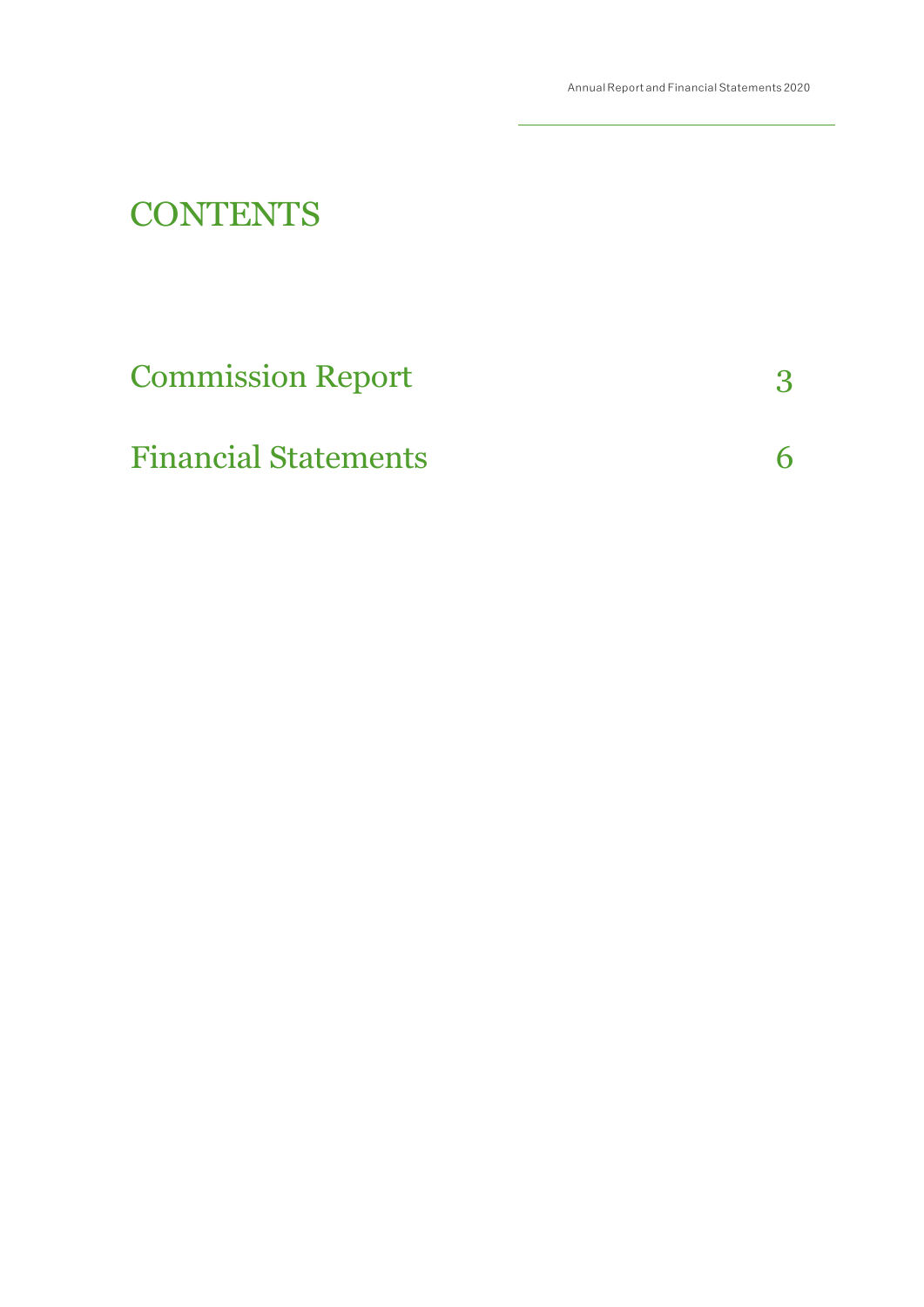## **Commission Report**

The National Treasury Management Agency ("the NTMA") is the Manager of the National Pensions Reserve Fund ("the Fund") and acts as the agent of the National Pensions Reserve Fund Commission ("the Commission") in the performance of its functions under the National Pensions Reserve Fund Act 2000 ("the Act"). The NTMA Governance Statement and Agency Members' Report is published in the NTMA Annual Report 2020.

The Fund's Discretionary Portfolio was valued by the NTMA at  $\epsilon$ 7.1 billion at 21 December 2014. All transferable assets were transferred from the Fund to the Ireland Strategic Investment Fund ("the ISIF") on this date. The remainder of the Fund's Discretionary Portfolio comprised assets governed by foreign law. As at 31 December 2020, all foreign assets, other than  $£18,000$  of withholding tax reclaims, have transferred to the ISIF. The Bank of New York Mellon and BNY Mellon SA/NV act as Global Custodian to the Fund's remaining assets.

The process to dissolve the NPRF Commission has commenced and the NPRF Commission is liaising with the Department of Finance on this matter.

## **Fees & Expenses**

The Fund's ongoing costs are nil. Any transition related costs are charged to the ISIF.

## **Statement of Compliance**

The NTMA, as Manager of the Fund, has implemented the 2016 Code of Practice for the Governance of State Bodies in relation to the Fund insofar as its requirements are relevant to the management of the Fund.

## **Statement of Commission's Responsibilities**

The Commission is required by the Act to prepare annual financial statements of the Fund.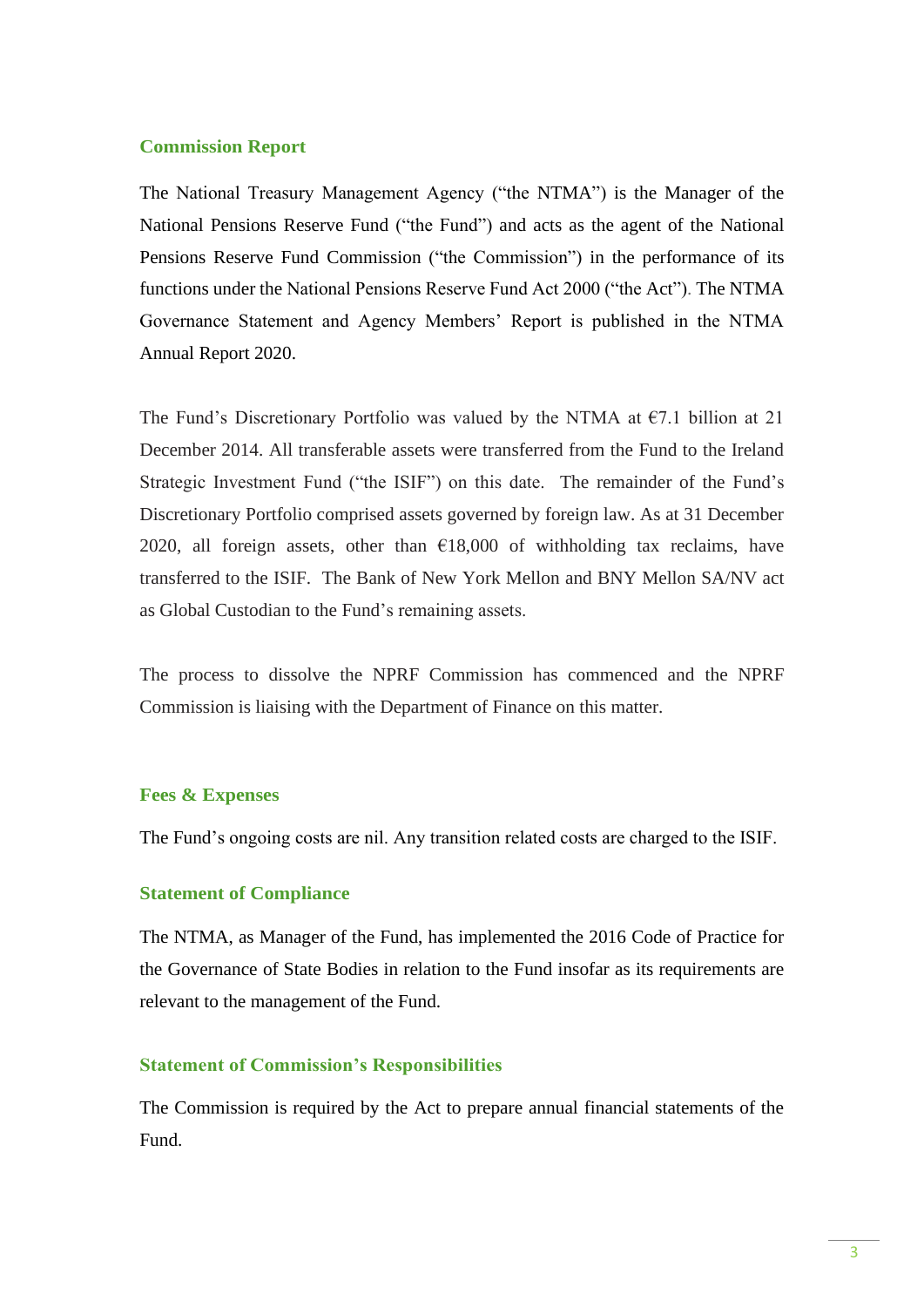## **Statement of Commission's Responsibilities (continued)**

In preparing those statements the Commission:

- selects suitable accounting policies and applies them consistently;
- makes judgements and estimates that are reasonable and prudent;
- prepares the financial statements on a going concern basis unless it is inappropriate to do so;
- states whether the financial statements have been prepared in accordance with applicable accounting standards, identifies those standards, and notes the effect and the reasons for any material departure from those standards.

The Commission is responsible for keeping in such form as may be approved by the Minister for Finance all proper and usual accounts of all moneys received or expended by it and for maintaining accounting records which disclose with reasonable accuracy at any time the financial position of the Fund and the administrative costs of the Commission.

The Commission is also responsible for safeguarding assets under its control and hence for taking reasonable steps in order to prevent and detect fraud and other irregularities.

Pursuant to section 38(1) of the National Treasury Management Agency (Amendment) Act, 2014 ("the NTMA Act 2014"), the ISIF was established on 22 December 2014. The assets and liabilities of the Fund became assets and liabilities of the Ireland Strategic Investment Fund on this date pursuant to Section 38(2) of the NTMA Act 2014, with the exception of certain foreign assets and foreign liabilities.

From this date the Commission consists of a single commissioner (the Chief Executive, NTMA) who is required by the NTMA Act 2014 to do everything that is reasonably practicable to give effect to the transfer of any remaining assets governed by foreign law.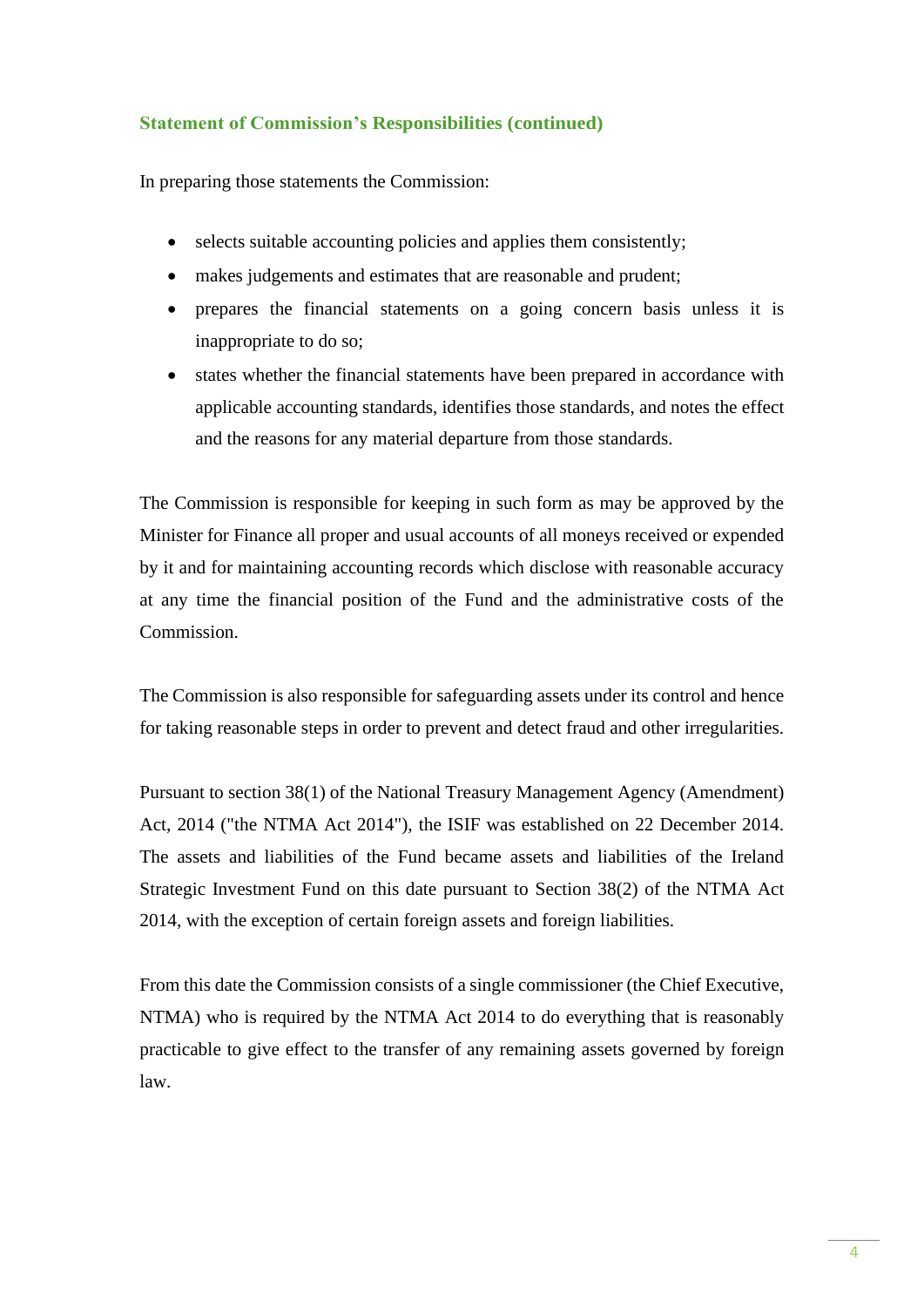## **Statement of Commission's Responsibilities (continued)**

For the purposes of the Fund's financial statements, all remaining assets and liabilities of the Fund at 31 December 2020 have been de-recognised. These assets and liabilities are being recognised and presented in the ISIF financial statements.

 $\overline{\phantom{0}}$ 

**Conor O'Kelly** Commissioner **28 May 2021**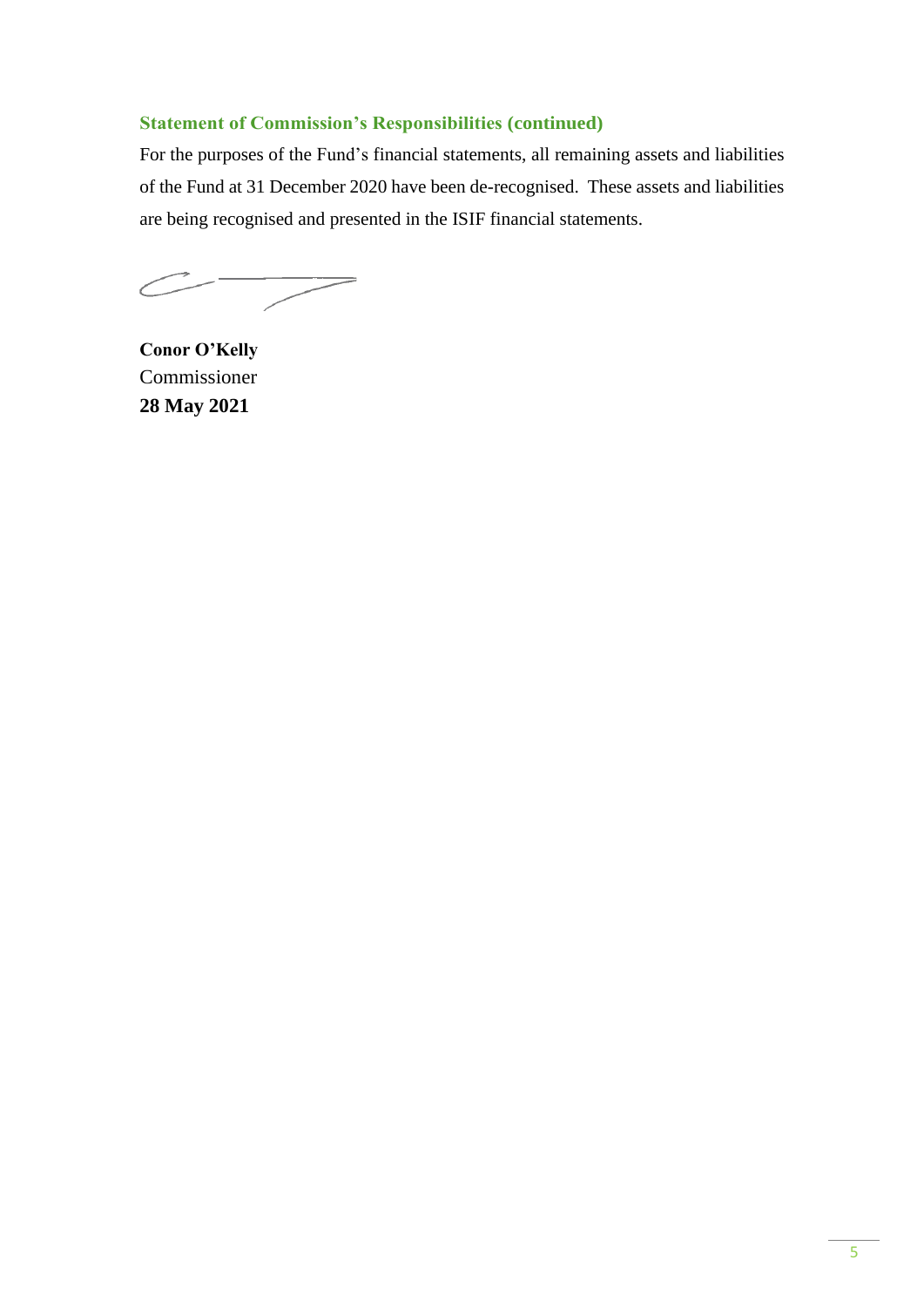

**FINANCIAL STATEMENTS OF THE**

**NATIONAL PENSIONS RESERVE FUND**

**For the year ended 31 December 2020**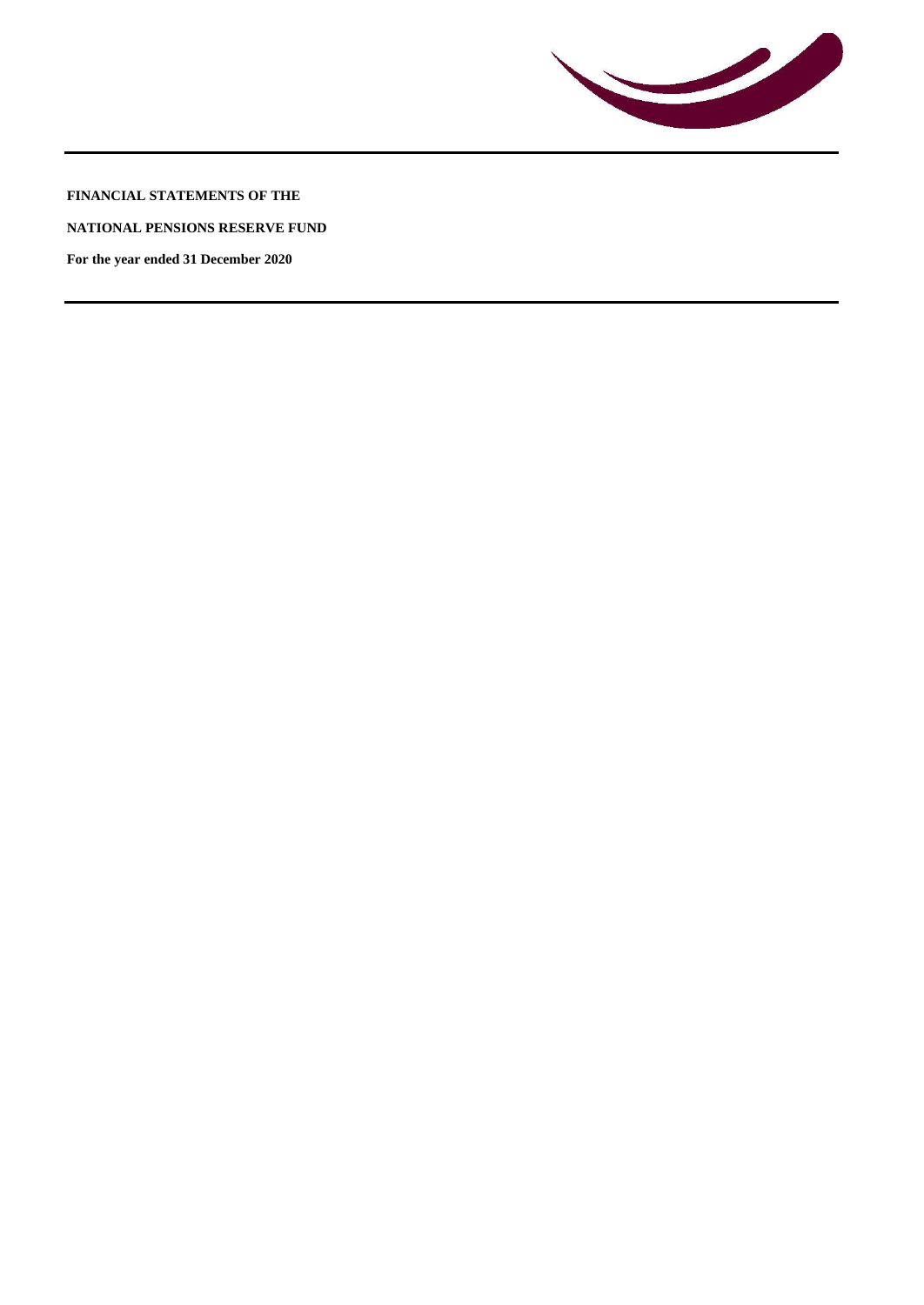#### **National Pensions Reserve Fund**

## **For the year ended 31 December 2020**

#### **Contents**

| $\sim$                                        | Page           |
|-----------------------------------------------|----------------|
| NPRF Commission and Other Information         | 3              |
| <b>Statement on Internal Control</b>          | $\overline{4}$ |
| Report of the Comptroller and Auditor General | $\tau$         |
| Fund Account                                  | 9              |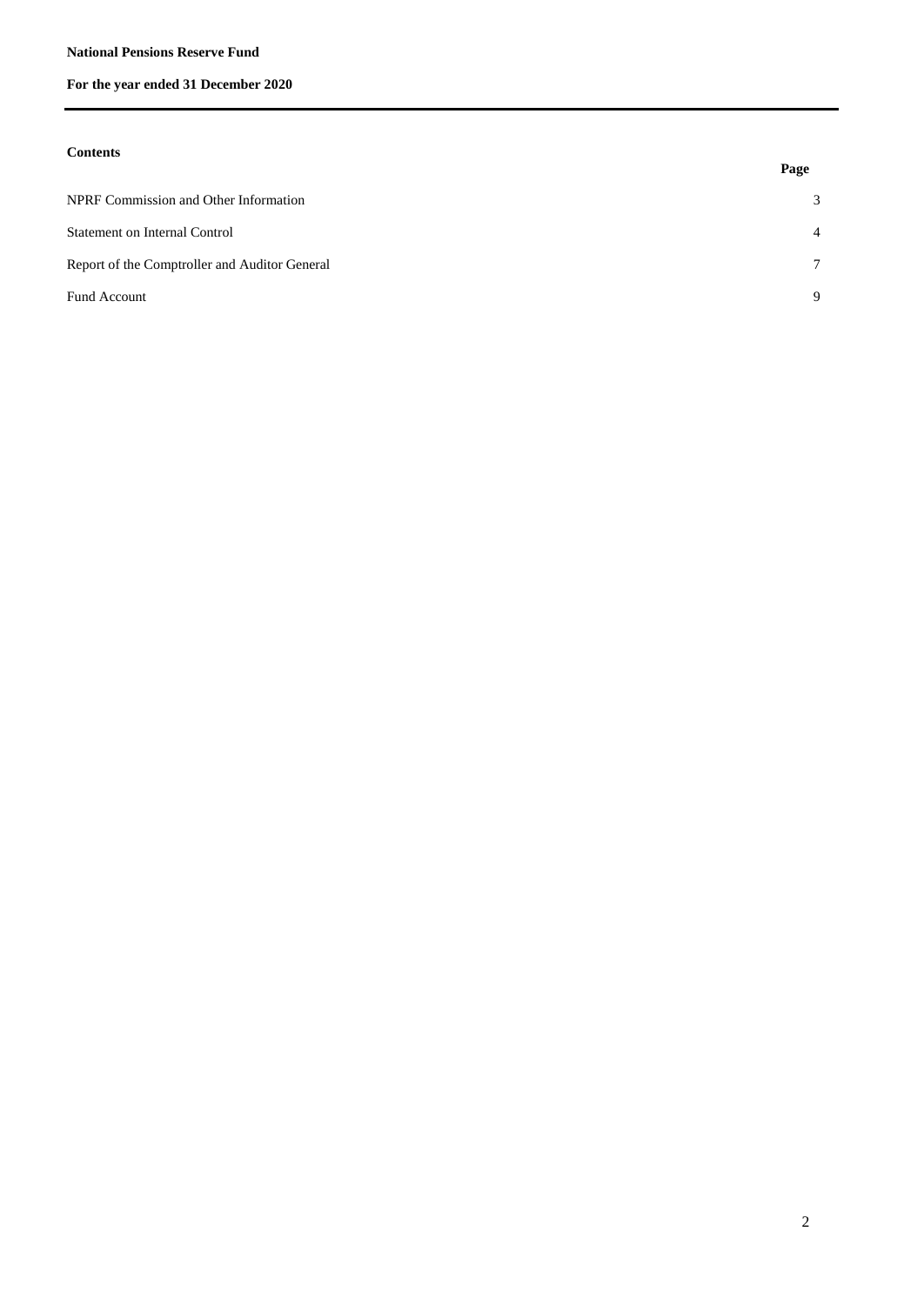### **NPRF Commission and Other Information**

## **Commissioner**

Conor O'Kelly (ex-officio)

#### **Manager**

National Treasury Management Agency Treasury Dock North Wall Quay Dublin 1 D01 A9T8

## **Global Custodian**

Bank of New York Mellon 240 Greenwich Street Manhattan New York United States of America

BNY Mellon SA/NV Rue Montoyer 46, 1000 Bruxelles, Belgium

#### **Auditor**

Comptroller and Auditor General 3A Mayor Street Upper Dublin 1 D01 PF72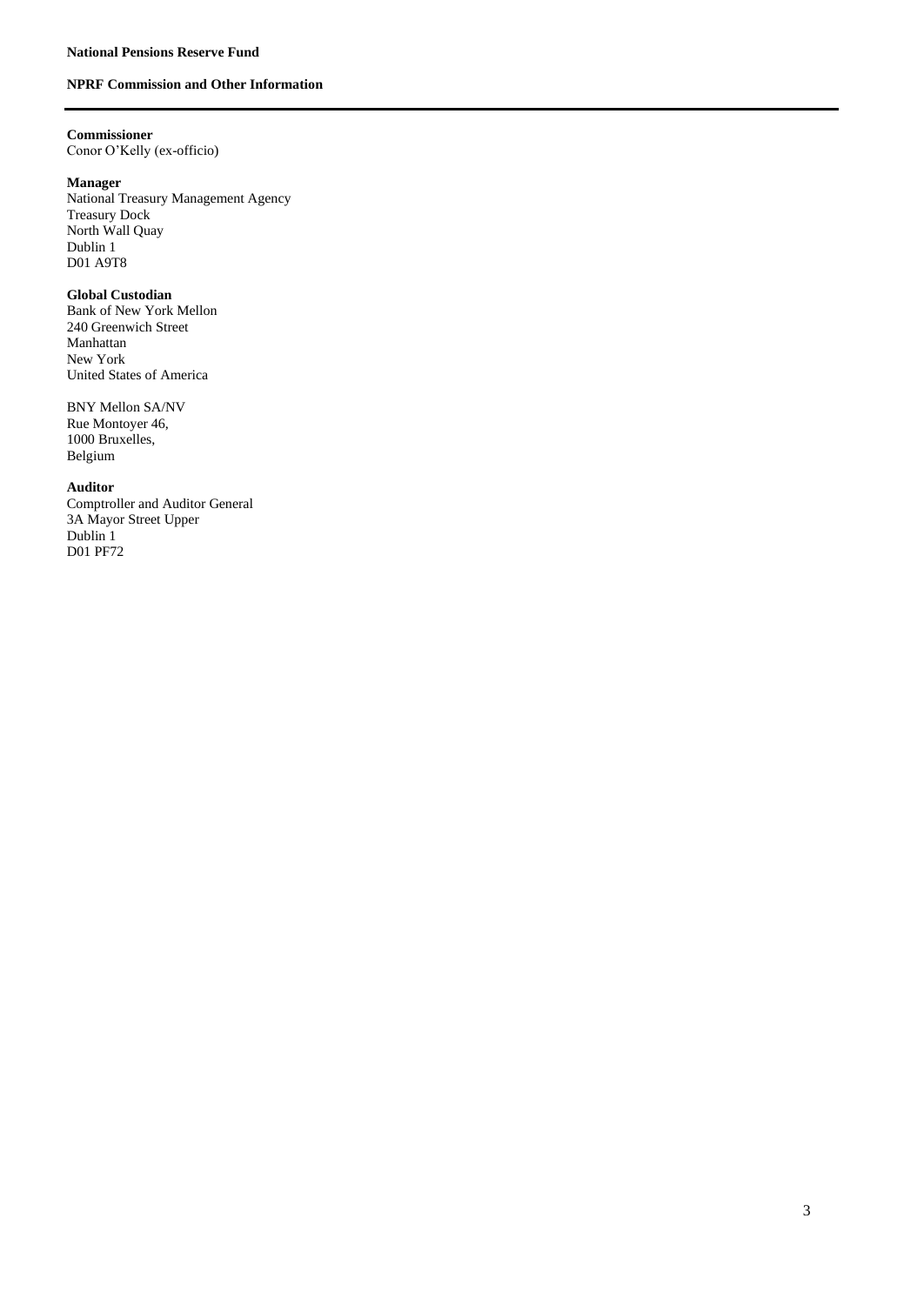#### **Statement on Internal Control**

The National Treasury Management Agency (the "Agency") is the manager of the National Pensions Reserve Fund (the "Fund"). The Agency's Statement on Internal Control is set out below.

#### *Scope of Responsibility*

On behalf of the National Treasury Management Agency ("the Agency") we acknowledge the Agency's responsibility for ensuring that an effective system of internal control is maintained and operated. This responsibility takes account of the requirements of the Code of Practice for the Governance of State Bodies (2016).

#### *Purpose of the System of Internal Control*

The system of internal control is designed to manage risk to a tolerable level rather than to eliminate it. The system can therefore only provide reasonable and not absolute assurance that assets are safeguarded, transactions authorised and properly recorded and that material errors or irregularities are either prevented or detected in a timely way.

The system of internal control, which accords with guidance issued by the Department of Public Expenditure and Reform has been in place in the Agency for the year ended 31 December 2020 and up to the date of approval of the financial statements.

#### *Capacity to Handle Risk*

The Agency has a formal risk management and governance framework in place, designed to support the proactive management of risk. The Agency's Risk Management Policy and Framework and Risk Appetite Framework, together set out its risk appetite, its risk management structures and processes and details the roles and responsibilities of staff in relation to risk. The Agency has ultimate oversight and accountability in relation to risk management and provides direction by approving the Risk Management Policy and Framework and the Risk Appetite Framework. Thereafter the Agency assures itself on an on-going basis that executive management is responding appropriately to risks and it is assisted in this regard by the Audit and Risk Committee (ARC), which monitors adherence to risk governance and risk appetite and ensures risks are properly identified, assessed, managed and reported.

In 2020, the ARC comprised four Agency members, with financial and audit expertise, one of whom is the Chair. The Committee met eight times in 2020.

An executive-level Enterprise Risk Management Committee ("ERMC") oversees the effective management of risk and compliance by reviewing and / or approving key risk frameworks and policies, monitoring the organisation's risks and controls and monitoring the overall risk profile and strategic risks.

The Risk Management Policy and Framework and Risk Appetite Framework which were updated in 2020 were published and communicated to all staff who are expected to comply with the requirements therein. The embedding of risk management was supported by a programme of risk training and awareness in the reporting period.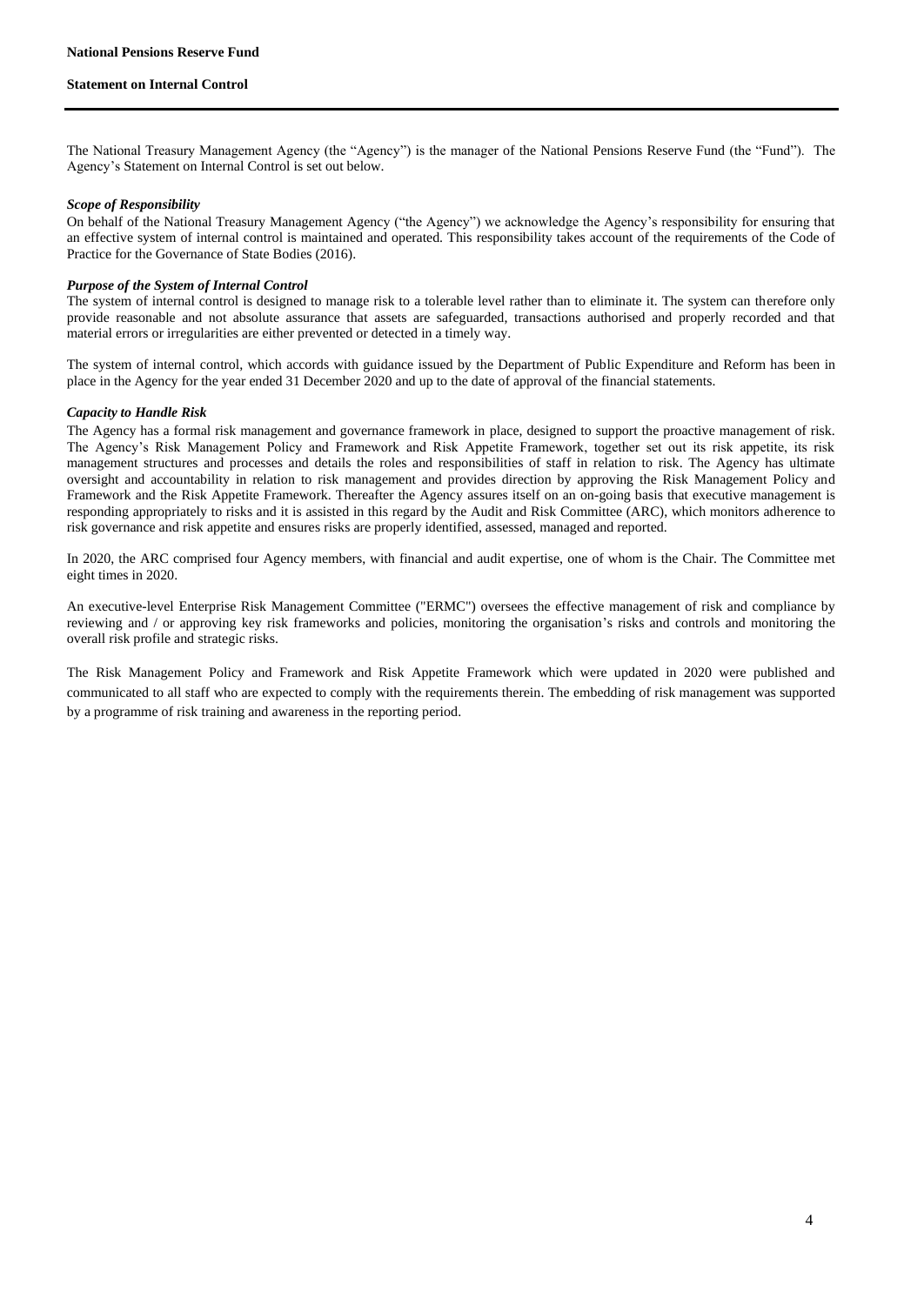#### **Statement on Internal Control (continued)**

#### *Risk and Control Framework*

The Agency's Risk Management Policy and Framework, supported by the Risk Appetite Framework, provides the methodology and processes, by which key risks are identified, assessed, managed, monitored and reported and are supported by a suite of risk management policies.

Individual business units and corporate functions maintain risk registers in which their key risks and controls are recorded and responsibility for operation of the controls assigned. These registers are reviewed twice yearly by the respective business units and corporate functions and the controls therein are attested by the control owners. Risk registers were reviewed by the appropriate risk committees during the reporting period.

The ARC also conducted a review of the Agency's principal risks in the reporting period, based on a top-down risk assessments exercise conducted by the ERMC. The Agency has an established control environment, as part of which:

- Authority and financial responsibilities are delegated by the Agency Chief Executive to Agency management and staff through the use of delegated authorities which define their authority and financial responsibilities to act on behalf of the Agency.
- It has developed policies and procedures in respect of the management of the key aspects of its activities. These policies and procedures are reviewed by their business owners and updated to align with business processes.
- It has an appropriate financial and budget management system, incorporating accounts payable controls as well as regular reporting of the Agency's costs and monitoring of costs against budget to the Executive Management Team.
- It has an established financial reporting framework to support its external and statutory reporting obligations in respect of its businesses.
- It has established systems, procedures and controls in place to manage and safeguard its business assets including property, equipment and vehicle assets.
- It takes all reasonable measures considered necessary to protect information and systems including the confidentiality, integrity and authenticity of the information stored on Agency systems and to minimise so far as practicable the risk of unauthorised access to information from both internal and external sources. This protection is achieved through the application of recognised standards, policies and controls.
- It has an established Cyber Security Framework to facilitate identification, assessment and management of the cyber risks that the Agency may be exposed to. Regular Staff Awareness Training on cyber risks is also in place for all Agency staff.
- It has a business continuity framework with a view to ensuring the Agency is able to manage disruptive scenarios, provide contingency premises, recover key systems and maintain as far as possible the continuity of critical operations, and resume normal business operations in a timely manner.

#### **Covid-19**

As a result of the Covid-19 pandemic the NTMA moved to a predominantly remote-working environment during 2020 (in line with similar organisations and government guidelines), with related changes to processes and controls implemented and documented as required to facilitate this change. NTMA Business Units and Corporate Functions considered any material changes to the risk and control environment and to key business processes arising from the impact of Covid-19 as part of the semi-annual risk and control selfassessment process. The impact of Covid-19 and the remote working environment was also considered in the most recent NTMA Strategic Risk Assessment. Certain key processes which changed and/or were introduced as a result of the remote operating environment were reviewed by Internal Audit. The key internal controls, both existing and those introduced in response to the Covid-19 pandemic, continue to be effective.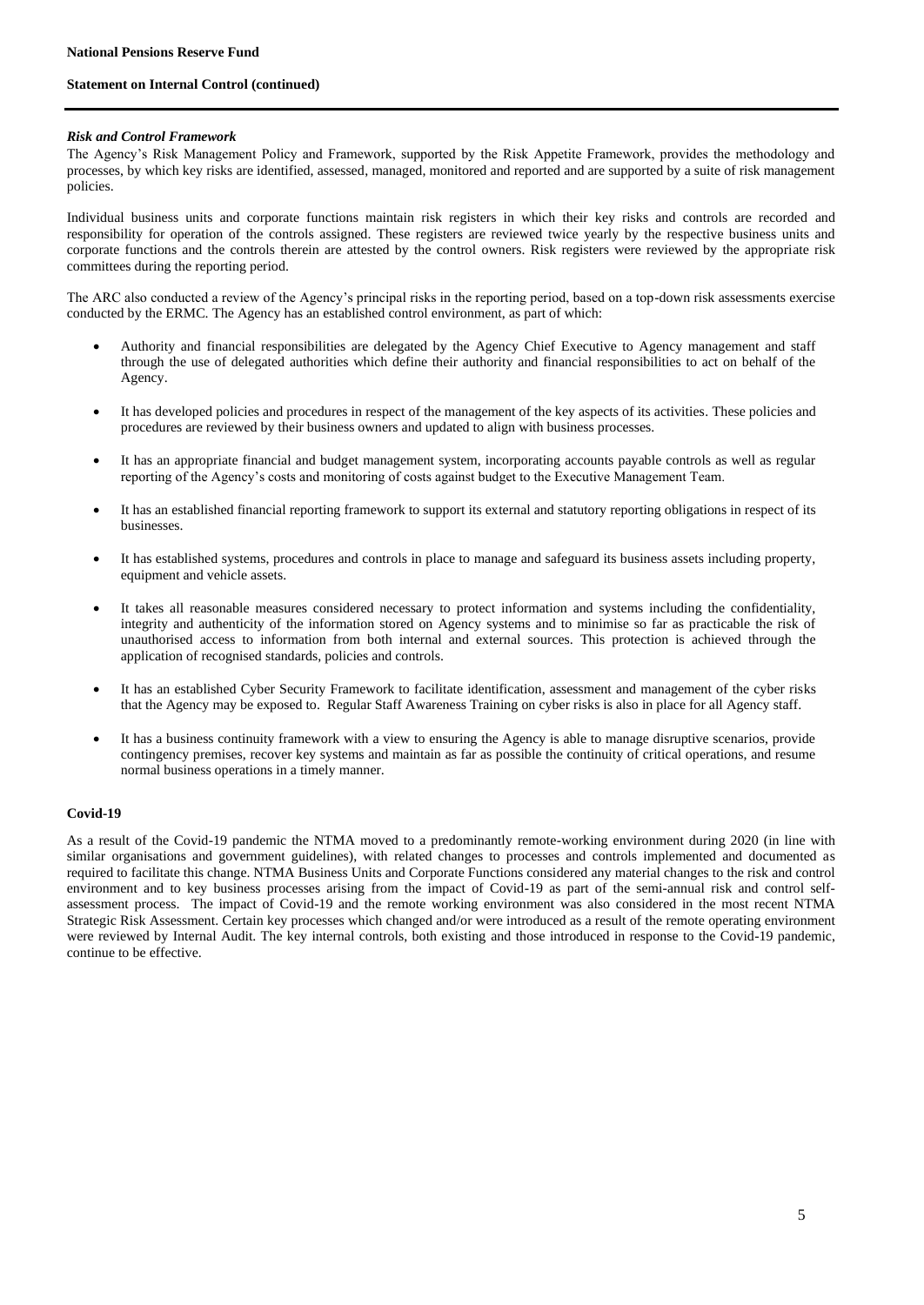#### **Statement on Internal Control (continued)**

#### **On-going Monitoring and Review**

The Agency has established processes for the on-going monitoring and review of the effectiveness of controls which are carried out through its three lines of-defence model which includes:

- The first line, comprising the Agency's business units and corporate functions, owns the risks associated with business activities and are primarily responsible for managing those risks on a day-to-day basis. This includes implementing and monitoring adherence to the Agency's risk management policies and risk appetite, conducting risk and control selfassessments, managing operational events and implementing appropriate responses. They provide reports for the Agency's risk governance committees on their risks and controls and operational events.
- The second line comprises the Agency's Risk and Compliance functions and is independent of the first line management and operations. The Risk function oversees compliance with risk management policies across the Agency, provides independent review and challenge to the first line, and provides risk reports and information to the various risk governance committees. The Compliance function and Data Protection Officer promote compliance and personal data protection awareness through training, codes of conduct and relevant policies. They provide compliance and personal data protection support, advice and independent challenge to first line management and submit regular reports to the ERMC and ARC.
- Internal Audit is a third line of defence, providing independent risk-based assurance to key stakeholders on the robustness  $\bullet$ of the Agency's governance, risk management system and the design and operating effectiveness of the internal control environment under a planned programme of work approved by the ARC. The internal auditor provides regular reporting to the ARC on the status of the internal control environment in the context of reviews undertaken and the status of internal audit issues raised previously.

#### Procurement

The Agency has an established Procurement Policy (published on its website) and a Procurement Procedure. The Agency's procurement practices are in accordance with the aforementioned documents. A corporate procurement plan, based on the template published in the Office of Government Procurement Policy framework document, is in place and is being implemented. The corporate procurement plan is updated annually.

The Agency's Procurement Policy and Procurement Procedure are reviewed on an on-going basis and are updated as required.

#### **Annual Review of Effectiveness**

We confirm that the National Treasury Management Agency has procedures to monitor the effectiveness of its risk management and control procedures. The National Treasury Management Agency's monitoring and review of the effectiveness of the system of internal control is informed by the work of the internal and external auditors, the Audit and Risk Committee which oversees their work, and the senior management within the National Treasury Management Agency responsible for the development and maintenance of the internal financial control framework.

We confirm that the Agency conducted an annual review of the effectiveness of the internal controls for 2020.

No weaknesses in internal control in respect of the Fund were identified in relation to 2020 that require disclosure in the financial statements

**Maeve Carton** Chairperson National Treasury Management Agency

5 May 2021

**Gerardine Jones** 

Chairperson, Audit & Risk Committee National Treasury Management Agency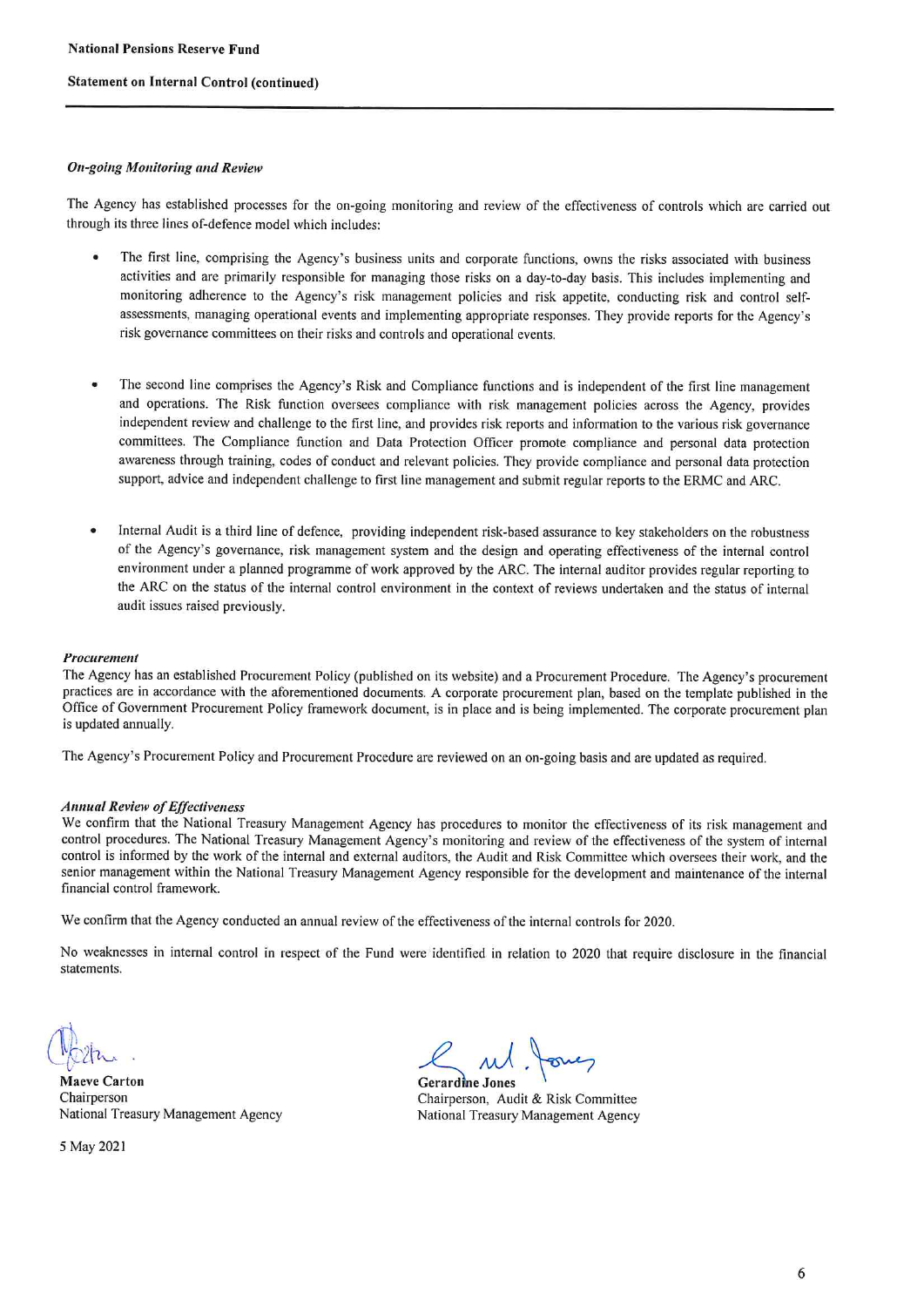

## **Ard Reachtaire Cuntas agus Ciste Comptroller and Auditor General**

## **Report for presentation to the Houses of the Oireachtas**

## **National Pension Reserve Fund**

#### **Opinion on the financial statements**

I have audited the financial statements of the National Pension Reserve Fund (the Fund) prepared by the National Pension Reserve Fund Commission (the Commission) for the year ended 31 December 2020 as required under the provisions of section 26 of the National Pension Reserve Fund Act 2000. The financial statements comprise the fund account.

In my opinion, the financial statements properly present the balance of the Fund at 31 December 2020.

#### **Basis of opinion**

I conducted my audit of the financial statements in accordance with the International Standards on Auditing (ISAs) as promulgated by the International Organisation of Supreme Audit Institutions. My responsibilities under those standards are described in the appendix to this report. I am independent of the Commission and have fulfilled my other ethical responsibilities in accordance with the standards.

I believe that the audit evidence I have obtained is sufficient and appropriate to provide a basis for my opinion.

#### **Report on information other than the financial statements, and on other matters**

The Commission has presented certain other information together with the financial statements. This comprises the annual report including the statement of the Commission's responsibilities and the statement on internal control. My responsibilities to report in relation to such information, and on certain other matters upon which I report by exception, are described in the appendix to this report.

I have nothing to report in that regard.

Seams Mc Cartly.

**Seamus McCarthy Comptroller and Auditor General**

**11 May 2021**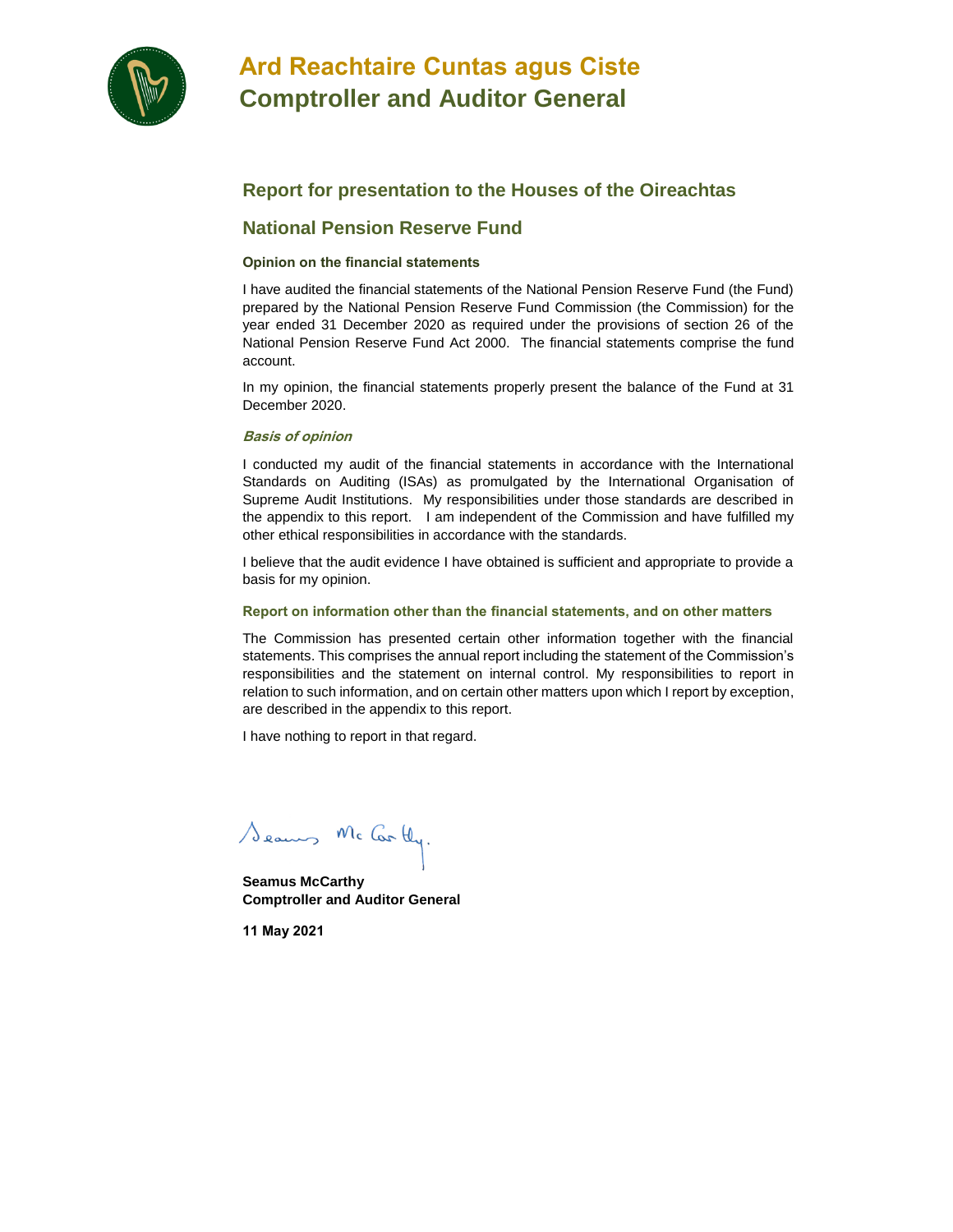#### **Responsibilities of the National Pensions Reserve Fund Commission**

As detailed in the statement of the Commission's responsibilities, the Commission is responsible for

- the preparation of financial statements in the form prescribed under section 26 of the National Pension Reserve Fund Act 2000
- ensuring that the financial statements properly present the balance of the Fund at 31 December 2020
- ensuring the regularity of transactions
- assessing whether the use of the going concern basis of accounting is appropriate, and
- such internal control as it determines is necessary to enable the preparation of financial statements that are free from material misstatement, whether due to fraud or error.

#### **Responsibilities of the Comptroller and Auditor General**

I am required under section 26 of the National Pension Reserve Fund Act 2000 to audit the financial statements of the Fund and to report thereon to the Houses of the Oireachtas.

My objective in carrying out the audit is to obtain reasonable assurance about whether the financial statements as a whole are free from material misstatement due to fraud or error. Reasonable assurance is a high level of assurance, but is not a guarantee that an audit conducted in accordance with the ISAs will always detect a material misstatement when it exists. Misstatements can arise from fraud or error and are considered material if, individually or in the aggregate, they could reasonably be expected to influence the economic decisions of users taken on the basis of these financial statements.

As part of an audit in accordance with the ISAs, I exercise professional judgment and maintain professional scepticism throughout the audit. In doing so,

- I identify and assess the risks of material misstatement of the financial statements whether due to fraud or error; design and perform audit procedures responsive to those risks; and obtain audit evidence that is sufficient and appropriate to provide a basis for my opinion. The risk of not detecting a material misstatement resulting from fraud is higher than for one resulting from error, as fraud may involve collusion, forgery, intentional omissions, misrepresentations, or the override of internal control.
- I obtain an understanding of internal control relevant to the audit in order to design audit procedures that are appropriate in the circumstances, but not for the purpose of expressing an opinion on the effectiveness of the internal controls.
- I evaluate the appropriateness of accounting policies used and the reasonableness of accounting estimates and related disclosures.
- I conclude on the appropriateness of the use of the going concern basis of accounting and, based on the audit evidence obtained, on whether a material uncertainty exists related to events or conditions that may cast significant doubt on the Commission's ability to continue as a going concern. If I conclude that a material uncertainty exists, I am required to draw attention in my report to the related disclosures in the financial statements or, if such disclosures are inadequate, to modify my opinion. My conclusions are based on the audit evidence obtained up to the date of my report. However, future events or conditions may cause the Commission to cease to continue as a going concern.
- I evaluate the overall presentation, structure and content of the financial statements, including the disclosures, and whether the financial statements represent the underlying transactions and events in a manner that achieves fair presentation.

I communicate with those charged with governance regarding, among other matters, the planned scope and timing of the audit and significant audit findings, including any significant deficiencies in internal control that I identify during my audit.

#### *Statement on internal control*

My opinion on the financial statements does not cover the statement on internal control presented with those statements, and I do not express any form of assurance conclusion thereon.

In connection with my audit of the financial statements, I am required under the ISAs to read the statement and, in doing so, consider whether the information therein is materially inconsistent with the financial statements or with knowledge obtained during the audit, or if it otherwise appears to be materially misstated. If, based on the work I have performed, I conclude that there is a material misstatement of this information, I am required to report that fact.

#### *Reporting on other matters*

My audit is conducted by reference to the special considerations which attach to State bodies in relation to their management and operation. I report if I identify material matters relating to the manner in which public business has been conducted.

I seek to obtain evidence about the regularity of financial transactions in the course of audit. I report if I identify any material instance where public money has not been applied for the purposes intended or where transactions did not conform to the authorities governing them.

I also report by exception if, in my opinion,

- I have not received all the information and explanations I required for my audit, or
- the accounting records were not sufficient to permit the financial statements to be readily and properly audited, or
- the financial statements are not in agreement with the accounting records.